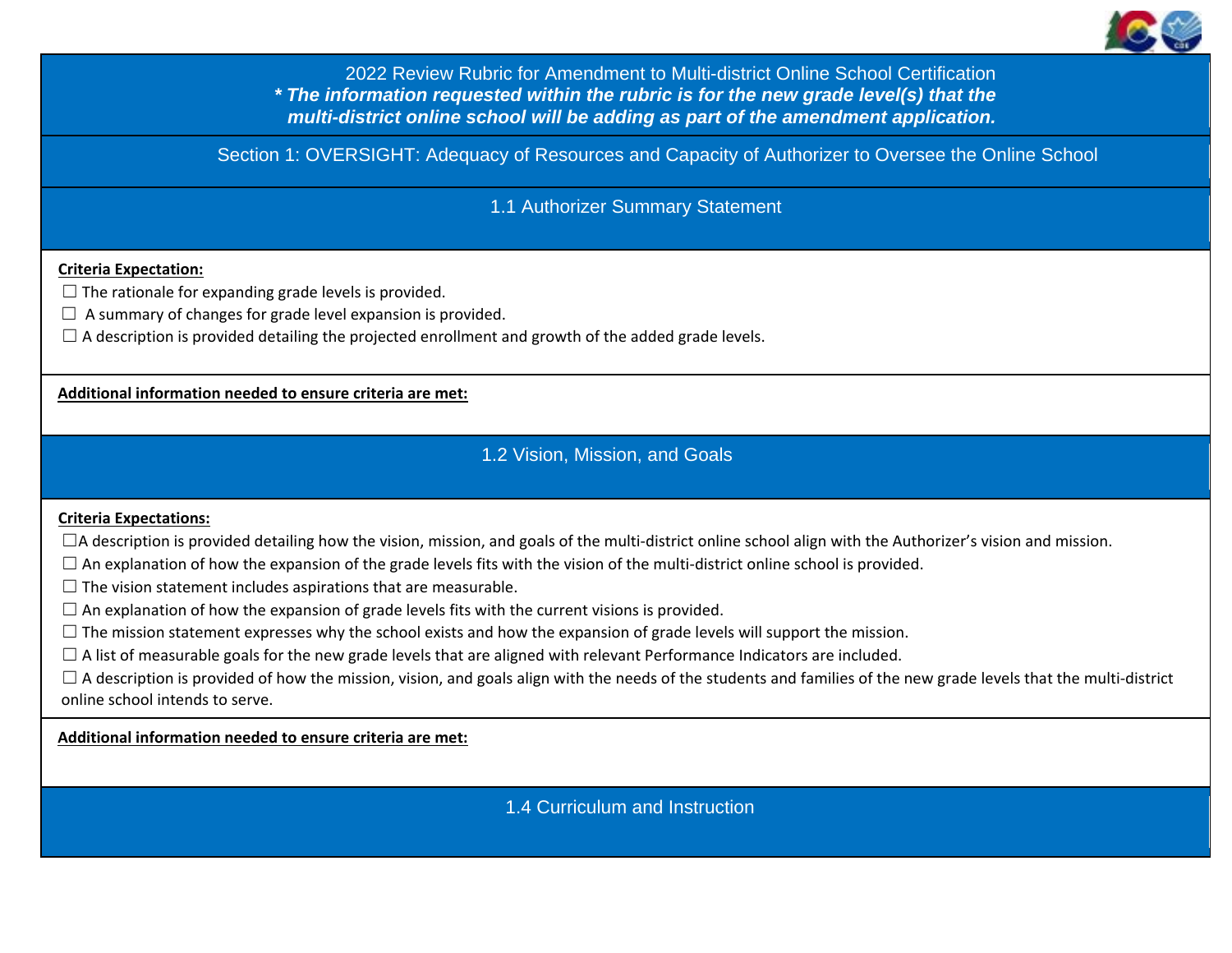$\Box$  The process through which the Authorizer will provide oversight and support the multi-district online school's delivery of curriculum and instruction for the new grade levels is described and includes:

- Evidence of capacity to fully implement the curriculum with fidelity
- Evidence that instructional staff have met all applicable state licensure requirements
- A description of the staff evaluation process, with clear links to curriculum implementation and student performance

 $\Box$  The services the Authorizer will provide to the multi-district online school related to curriculum and instruction for the new grade levels are described.

 $\Box$  A school calendar and draft schedule are provided for the new grade levels and demonstrate compliance with statutory requirements for equivalent instructional hours for the new grade levels.

 $\Box$  A detailed description of the curriculum used for student instruction is provided for the new grade levels.

 $\Box$  The process for ensuring that the curriculum is aligned to Colorado Academic Standards is provided.

 $\Box$  A description of the process for curriculum review and update is provided and ensures that the curriculum maintains alignment with the Colorado Academic Standards.

 $\Box$  The description includes information about how the process allows teachers to differentiate instruction and assessment for individual students.

 $\Box$  A description of teacher-student interaction is provided and includes expectations for teachers and students to meet equivalent instructional hours in the new grade levels.

 $\Box$  The description includes details about how the process is consistent with the statutory definition of "Online School".

 $\Box$  The roles and responsibilities of all instructional and student support staff are described.

**Additional information needed to ensure criteria are met:**

# 1.6 Use of Software Applications and Technology

# **Criteria Expectations:**

 $\Box$  The Authorizer's plan for developing, implementing, and monitoring technological services, equipment, policies, and protocols with regards to data privacy, information security, and the ethical use of technology related information is provided.

 $\Box$  The Authorizer's plan describes how it will ensure the protection of student personally identifiable information in accordance with state and federal data privacy laws.

 $\Box$  A complete description of technology-related services the Authorizer will supply to the school for the new grade levels is provided.

 $\Box$  A plan to ensure that students for the new grade levels in the multi-district online school will have access to the necessary technology to participate in the multidistrict online school's programming is included.

**Additional information needed to ensure criteria are met:**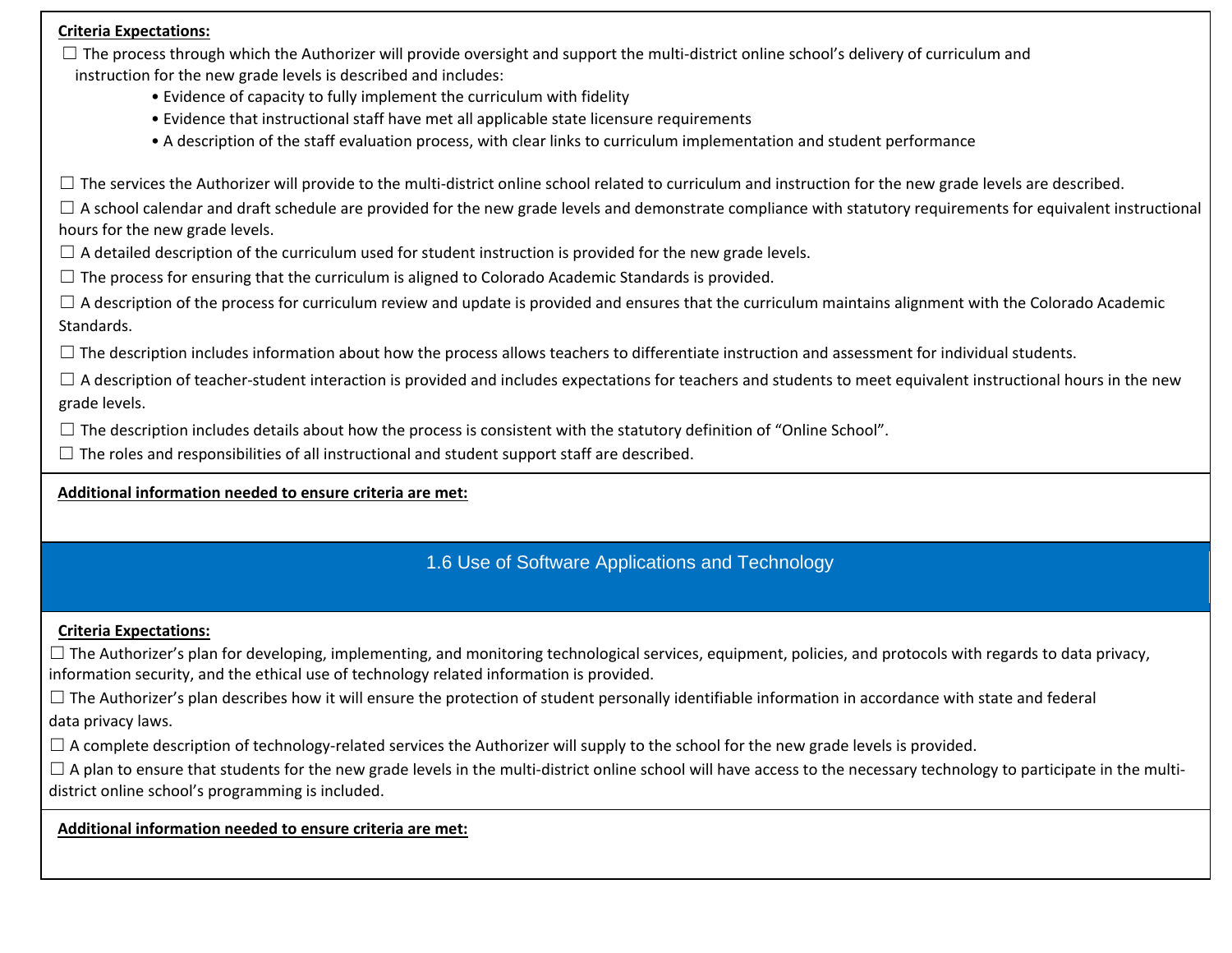# 1.7 Data Gathering, Analysis, and Reporting

#### **Criteria Expectations:**

 $\Box$  The information systems the Authorizer will use to manage student data related to the multi-district online school is described.

 $\Box$  The staff positions that will be responsible for warehousing and interpreting the data along with a description of the workflow is provided.

 $\Box$  A description of how the Authorizer will work with the multi-district online school to collect, disaggregate, analyze, and apply student and school performance data to inform the development and implementation of the unified improvement plan is provided.

 $\Box$  The process in which the Authorizer will review and validate data provided by the multi-district online school for state data collections is provided.

 $\Box$  A description of how the multi-district online school will collect and analyze student academic data to develop and implement the Unified Improvement Plan (UIP) is provided.

 $\Box$  A description of the software that will be used to store and analyze data is provided as well as information about the staff responsible for the oversight of the multi district's achievement data and UIP processes.

### **Additional information needed to ensure criteria are met:**

# 1.9 Financial Management

## **Criteria Expectations:**

 $\Box$  A description of the Authorizer's financial management system, as it relates to the Authorizer's capacity to oversee the multi-district online school is provided.

 $\Box$  A thorough description of a financial plan that demonstrates fiscal viability is provided and includes anticipated revenue sources for the first six months of operations and beyond.

 $\Box$  Any applicable administrative services provided by the Authorizer is provided.

 $\Box$  The process for developing an annual budget for the multi-district online school with the addition of the new grade levels is described.

 $\Box$  A copy of the preliminary budget with the addition of the new grade levels for the multi-district online school is attached.

 $\Box$  The budget reflects the school plan described throughout the application to include support services such as professional development, and the facility needs.

 $\Box$  The budget is set up in the prescribed form requested by the authorizer, or according to the basic state of chart of accounts format.

 $\Box$  A description of the systems and processes the multi-district online school will use to manage accounting, purchasing, payroll, and audits is provided.

 $\Box$  The school demonstrates an understanding of the Public-School Financial Transparency Act.

**Additional information needed to ensure criteria are met:**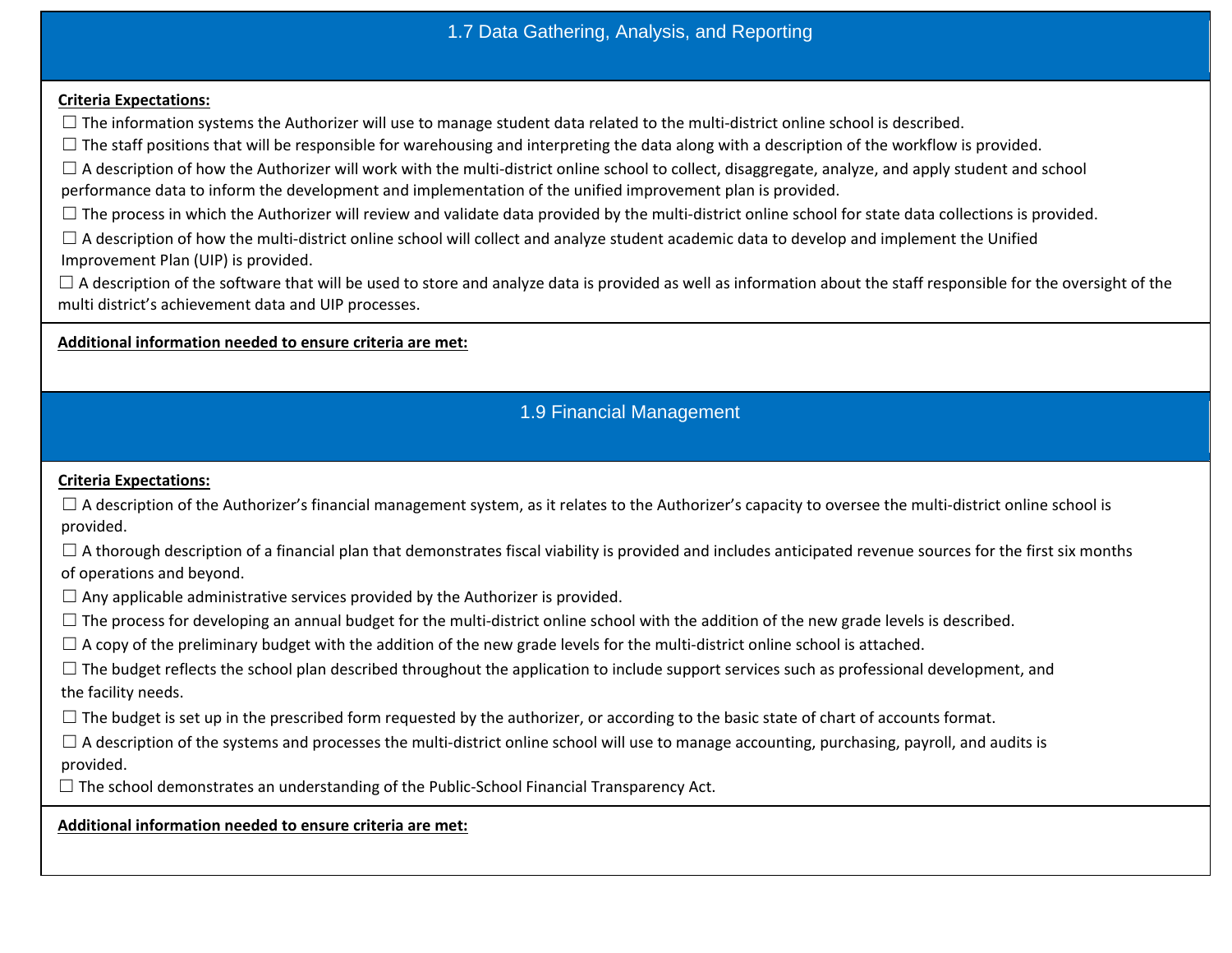# 1.10 Facilities Management

## **Criteria Expectations:**

 $\Box$  A description of the Authorizer's system for facilities management as it relates to the Authorizer's capacity to oversee the multi-district online school is provided.

 $\Box$  A description of the multi-district online school's facility plans, including any potential physical site, is provided and includes the description of the facility, if identified, or the plan to identify a physical facility if one has not yet been identified.

 $\Box$  A description of any facilities is provided and includes sufficient detail to indicate that the facility is appropriate for use by the multidistrict online school.

 $\Box$  The ownership or lease arrangement for the facility the multi-district online school will utilize is described.

 $\Box$  Evidence that any facilities used by the school comply with applicable codes, health and safety laws, the requirements of ADA, etc., is provided.

### **Additional information needed to ensure criteria are met:**

# 1.11 Risk Management

### **Criteria Expectations:**

 $\Box$  A description of the Authorizer's risk management system as it relates to the Authorizer's capacity to oversee the multi-district online school's addition of the new grade levels is provided.

□ Policies and procedures related to the Children's Internet Protection Act as well as a copy of the school's student technology agreement are attached and are compliant with federal and state regulations.

 $\Box$  Policies and/or procedures designed to address safety and security issues related to the physical facilities are attached and comply with all federal and state regulations.

 $\Box$  The staff handbook includes policies and procedures concerning appropriate staff-student interactions.

□ Policies and/or procedures to ensure compliance with state regulations regarding background checks of school staff and volunteers are provided or described.

 $\Box$  School has provided a complete list of the types of insurance for which the school will contract, and the coverage meets applicable insurance requirements.

**Additional information needed to ensure criteria are met:**

1.12 Student Academic Credit and Student Placement Policies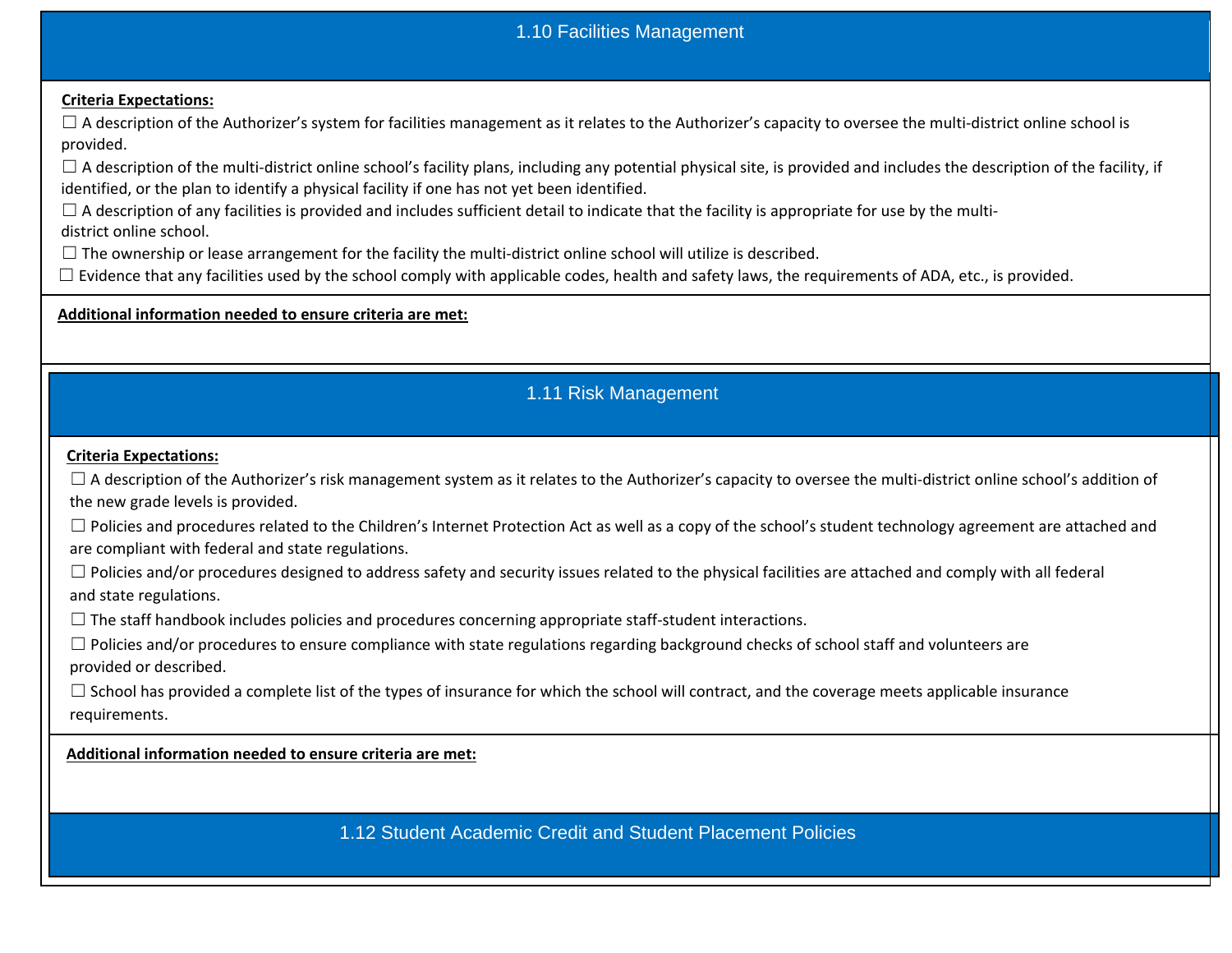$\Box$  The process through which the Authorizer will monitor and support the multi-district online school's implementation of student academic credit policies is described.

 $\Box$  The type of credits that students enrolled in the multi-district online school will earn and a complete list of courses that are available to students for the new grade levels are provided.

 $\Box$  Policies and/or practices consistent with the Authorizer that related to the granting of student academic credit for completion of an online course offered by the school for the new grade levels are provided. If applicable, the requirements for granting a diploma or certificate are provided and in alignment with Graduation Guidelines.

 $\Box$  Policies and/or procedures for determining student placement in specific classes offered by the multi-district online school are provided.

 $\Box$  The multi-district online school's requirements for grade level promotion, including credit requirements or competency benchmarks are described.

 $\Box$  Policies and procedures for student placement and grade level promotion provided ensure students will progress toward completion in a timely manner.

**Additional information needed to ensure criteria are met:**

# 1.13 Student Achievement and Attendance Policies

## **Criteria Expectations:**

 $\Box$  The Authorizer's process for monitoring and supporting the multi-district online school's implementation of student achievement and attendance policies is described.

 $\Box$  The Authorizer's process for monitoring and supporting the multi-district online school's implementation of student services, including tutorial support is included.

 $\Box$  A description of how the Authorizer will track, record, calculate and report attendance for students in the multi-district online school is provided.

 $\Box$  Policies and/or practices consistent with the Authorizer in relation to student achievement are provided.

 $\Box$  A list of formative and summative assessments to be administered and a timeline related to assessment frequency is provided.

 $\Box$  Policies consistent with the Authorizer for tracking student attendance, including how non-attendance will be reported to the student, family, enrolling district, and Authorizer are provided.

 $\Box$  A process for tracking graduation, dropout and course completion rates that aligns with state reporting is described.

**Additional information needed to ensure criteria are met:**

1.14 Student Records Policies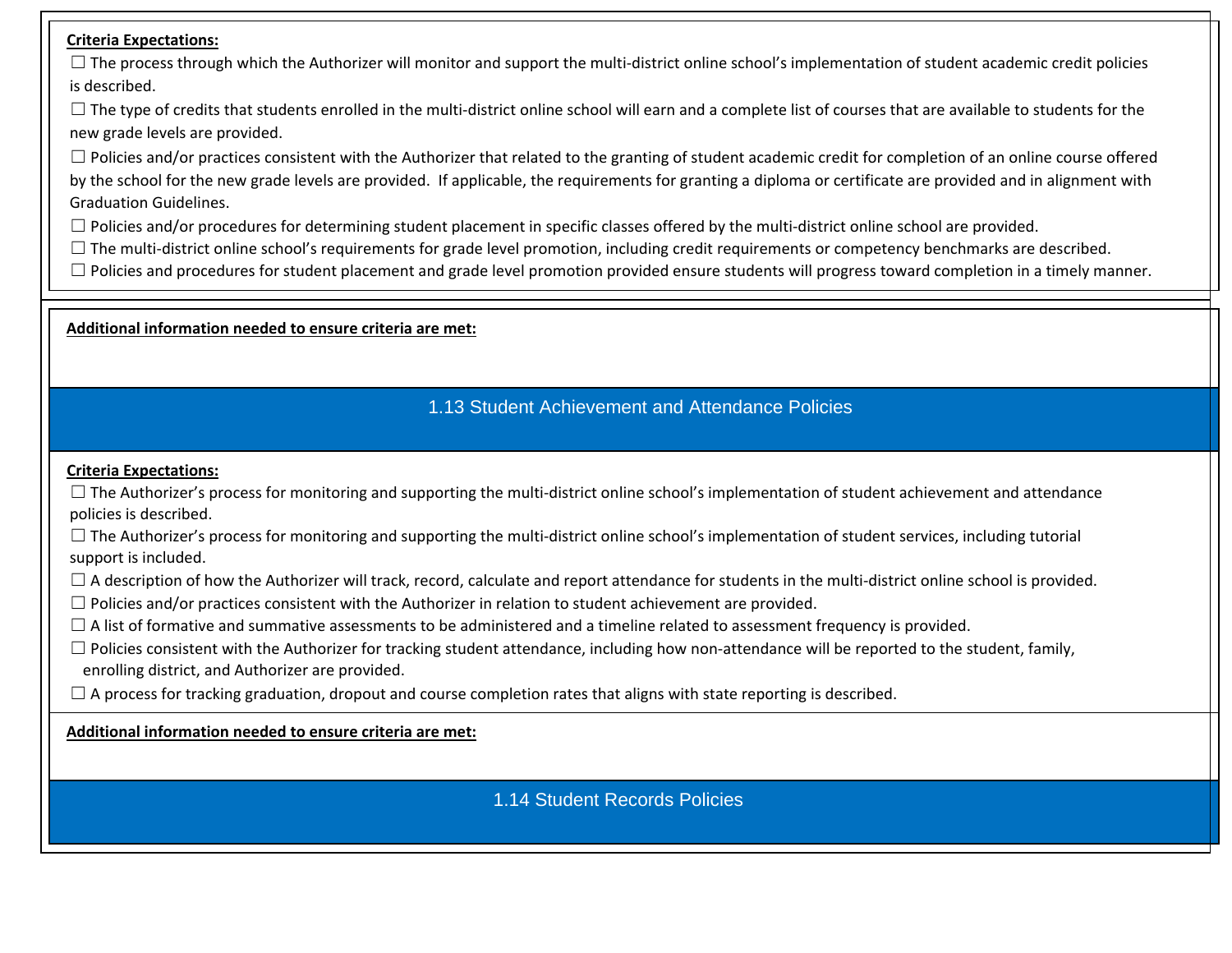$\Box$  The Authorizer's process for monitoring and supporting the multi-district online school's implementation of student records policies is provided.

 $\Box$  Policies and/or practices that are consistent with the Authorizer for requesting student records (performance, attendance, and assessment data) from a school district from which a student has transferred to the multi-district online school are provided or described.

- $\Box$  Policies and/or practices related to the collection and maintenance of student records, including those related to compliance with state and federal data privacy laws are provided.
- $\Box$  All student record policies comply with all applicable state and federal data privacy legal requirements including but not limited to the Family Educational Rights and Privacy Act of 1974 (FERPA) and the Children's Online Privacy Protection Act (COPPA).
- □ A Student Information Privacy and Protection Policy, a School Service Contract Provider Breach policy, a Parent Rights and Complaint policy, and a Records Destruction policy are provided.
- $\Box$  The Authorizer's process for permanent maintenance of student records is described. If the multi-district online school is a charter school, the plan for the charter school's process for permanent maintenance is described.
- $\Box$  Evidence of easily accessible contact information of school's records personnel is provided.

**Additional information needed to ensure criteria are met:**

# 1.15 Guidance Counseling and Student Support Services

# **Criteria Expectations:**

- $\Box$  The Authorizer's process for monitoring and supporting the multi-district online school's provision of school counseling services for all students and other student supports is provided.
- $\Box$  A description of school counseling services that the multi-district online school will provide to enrolled students in accordance with Authorizer policy, is provided and includes how the multi-district online school will staff the services.
- $\Box$  A description of how the planned services is appropriate to the grade level and needs of the target population of students who will be served through the multi-district online school is provided.
- $\Box$  A description of a plan to effectively orient parents and students to online learning technologies and successful online student practices is provided.
- $\Box$  The process that will be used to identify struggling students and the intervention model/process that will be used is described.
- $\Box$  Policies and procedures for students to obtain support services are defined and ensure timely response times by support staff.

**Additional information needed to ensure criteria are met:**

1.16 Equitable Access for All Students